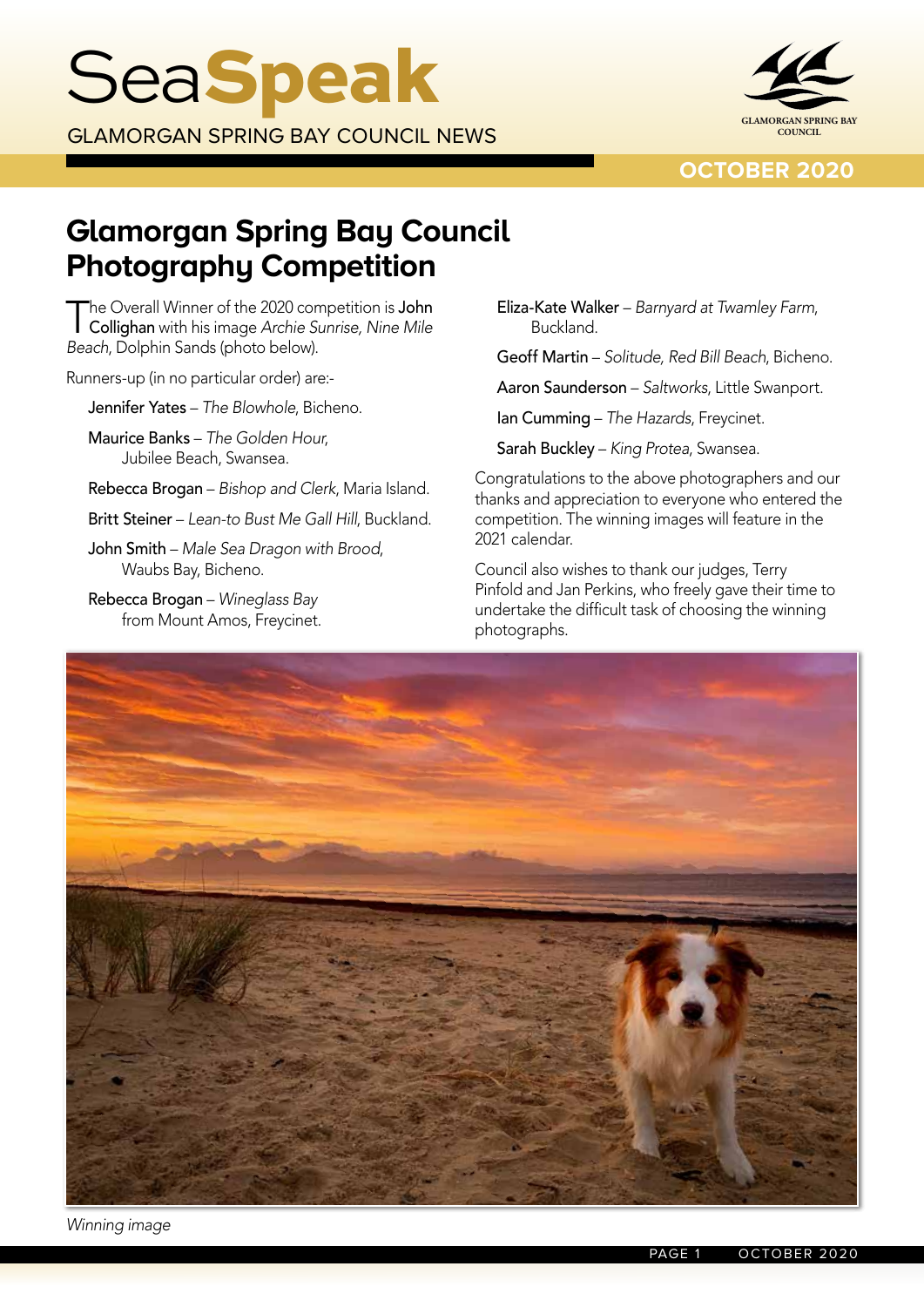

## **Morning Teas Held for Seniors**

During September and October Council Community Development staff organised morning teas in Orford, Swansea and Bicheno to provide an opportunity for seniors in our municipal area to enjoy a morning out to socialise, albeit with physical distancing, after being in COVID-19 isolation. Numbers were restricted to thirty attendees at each event.

Guest speakers were Andrew Baker from Rural Alive & Well (RAW) and Britt Steiner former co-ordinator of Regional Health Services in Glamorgan Spring Bay. Andrew spoke about his role as an Outreach Worker and provided information on the services RAW provides to our community and throughout Tasmania.

Britt talked about the effects that isolation can have on mental health, particularly for seniors who may have lost a partner, have health problems or are no longer able to drive. Britt gave examples of her own personal experiences after her retirement, as well as providing information on mental health treatment plans that are available through local general practitioners.



## **Serious Weeds and Dedicated Volunteers**

Glamorgan Spring Bay Council and Tasman Council have been working on a project to manage serrated tussock, a Weed of National Significance. This project was funded by the Australian Government under the *Communities Combating Pests and Weed Impacts During Drought Program*. The project assisted thirteen primary producers to undertake serrated tussock control measures in the Glamorgan Spring Bay and Tasman municipal areas.

In Glamorgan Spring Bay, a group of dedicated local volunteers surveyed a number of properties alongside the Natural Resource Management team and serrated tussock detection dog, 'Fonz', who sniffed out the serrated tussock plants that could not be found by the humans.

This survey work was an important part of the project and is known as a 'delimitation' survey. It is important to determine the full extent of a weed infestation to enable a more strategic control response. Controlling the odd plant and small infestations at the outer edge and working back into bigger infestations is a more cost effective means of control.

Thank you to the volunteers for helping to find and control serrated tussock, one of Australia's worst agricultural weeds. We now have more detailed mapping which shows where serrated tussock has been found and controlled in Glamorgan Spring Bay.

Thank you also to the Australian Government for funding this successful project. The team is now ready to start Round 2 works which focus on combating zone A priority weeds on farms during and after drought.

Please contact the Natural Resource Management team at Council for more information about weeds.

Information about serrated tussock and other weeds is also available online here:

https://dpipwe.tas.gov.au/invasive-species/weeds

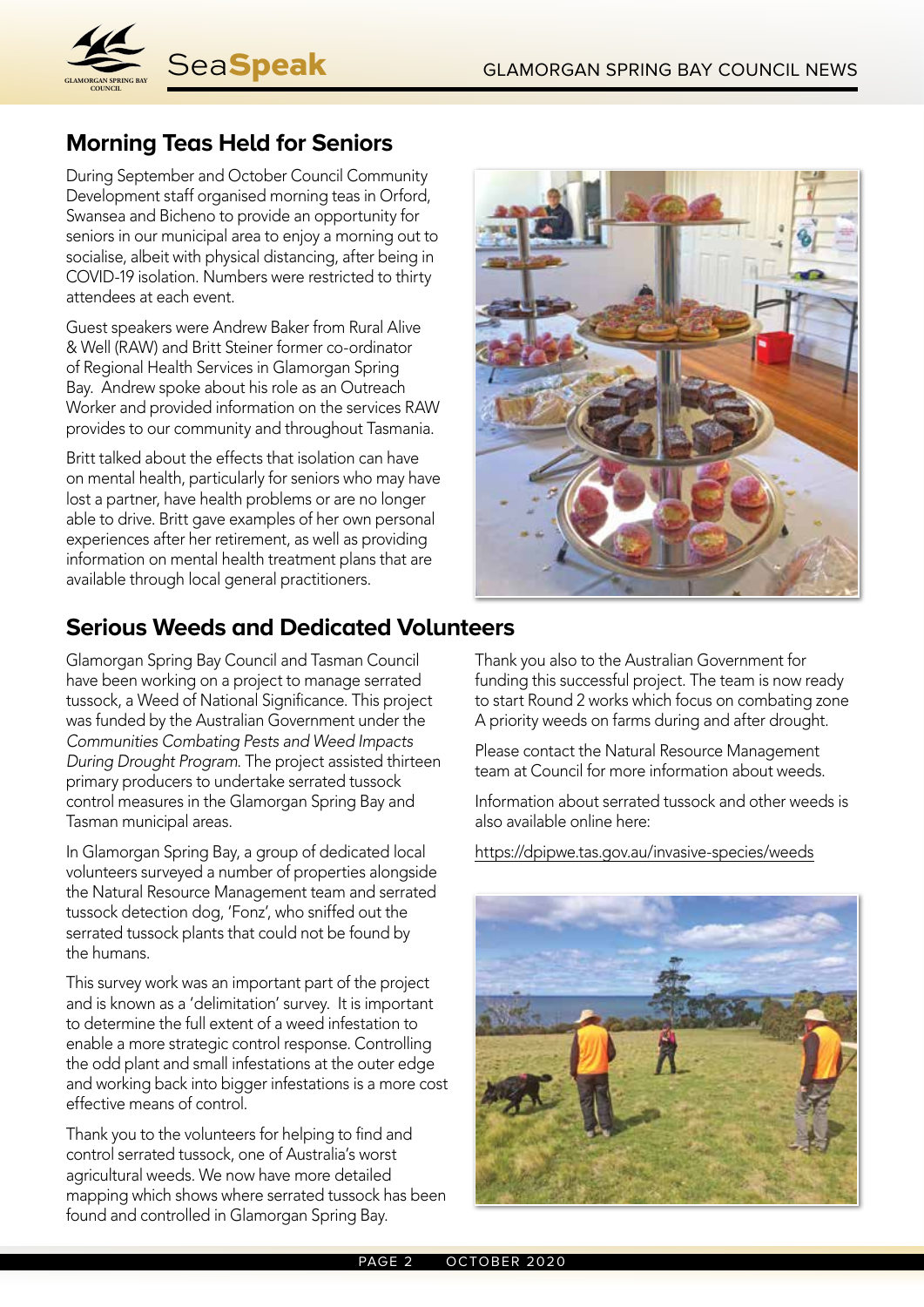## **Message from the Mayor**

Dear Residents & Ratepayers,

As my first message to you as Mayor, I thought it may be appropriate to give you a brief outline of my background. I would also like to to say how much I appreciate the opportunity to serve this community. As your Mayor, I will lead an open, consultative Council that puts residents and ratepayers first and foremost.

My wife Celia and I have owned our Sandy Lagoon property near Orford for more than 40 years and have lived here permanently for the past 7 years.

My 45 years as a Tasmanian lawyer and company director has given me expertise in business, finance and good governance. My volunteering background includes President of the Royal Guide Dogs Tasmania and board member of other charities for many years, including the Royal Tasmanian Society for the Blind and Deaf.

I would like to thank all councillors for their support and to thank everyone for their emails, phone calls and texts after the election.

We need to protect Glamorgan Spring Bay as a special place in which to live and visit. Local jobs, tourism, industry and appropriate development and living within our means are to be encouraged.

Thank you to all who have briefed me on their concerns. We all have a lot of work to do and I am interested in hearing from residents and ratepayers over the coming months. What you have to say is most important.

*Mayor Robert Young*

## **Message from the General Manager**

As I write this message it has been two weeks since I have arrived in this special part of the world and taken on the role of Glamorgan Spring Bay Council General Manager. It is great to be back in Tasmania and my wife and I feel privileged to be living in this beautiful municipality.

This year has been a very difficult year for everyone in dealing with the unforeseen COVID 19 pandemic. As I'm sure you are aware, there will be ongoing social and economic impacts as a result of the pandemic. The important thing for us as a community is our ability to respond effectively to such events in future.

I am aware of the bush fires and floods that have occurred recently just to add to a challenging year.

Despite all of this, it has been pleasing to note the positivity around the community in the people that I have met to date. I look forward to leading a dedicated team of people committed to best practice public service and our role to help build the community.

There are exciting opportunities for our municipality and I'm eager to be part of a team engaged with the community to achieve the right outcomes that these opportunities present.

We are an organisation committed to:

- Responsible stewardship of public assets
- Enhancing our community
- Planning for the future

Council takes this opportunity to thank residents for your patience and understanding of the impacts that the pandemic has had on our ability to provide some services, as well as the many events and programs that unfortunately had to be cancelled.

I look forward to working with our staff, councillors and the community to shape Glamorgan Spring Bay's future.

*Greg Ingham, General Manager*





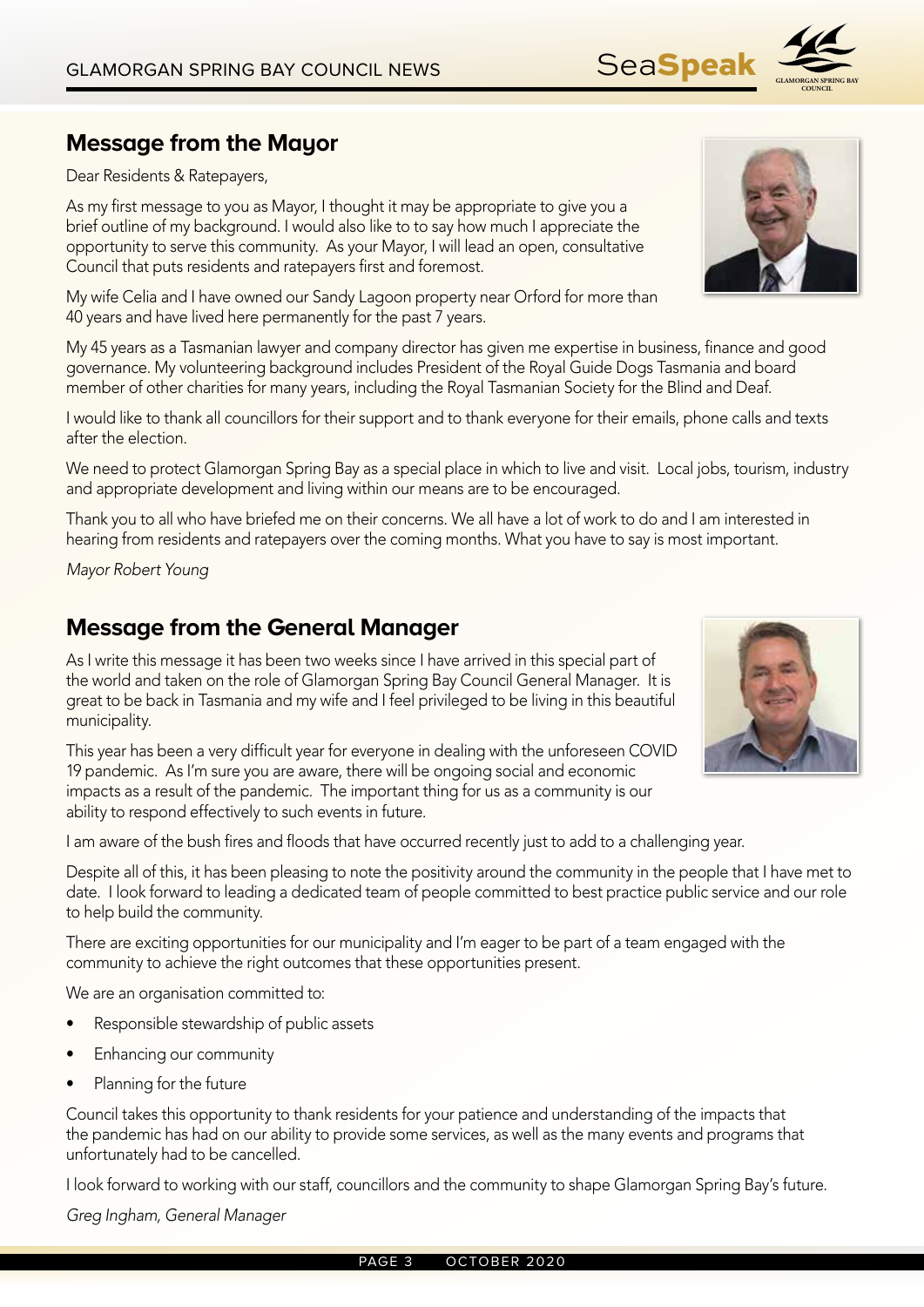

## **Australia Day Awards 2021**

Nominations are invited from the public for the Glamorgan Spring Bay Council Australia Day Awards.

These awards are for outstanding contribution and service to the local community and will be presented on 26<sup>th</sup> January, 2021.

All residents of the municipal area are eligible and the community service rendered should have been primarily within the municipal area.

There are five (5) categories:

- **Citizen of the Year:** To be eligible, the nominee must be 30 years or older on 26<sup>th</sup> January next.
- Senior Citizen of the Year: To be eligible, the nominee must be 65 years or older on 26<sup>th</sup> January next.

## **Enjoy Our Beaches While Protecting Shorebirds**

The shorebird breeding season began in September and will continue until March. You can help our East Coast shorebirds on all of our beaches this breeding season by staying on the wet sand to avoid the upper parts of the beach where the shorebirds nest.

Follow the Dog Management Policy directions. Dogs off lead can chase shorebirds and squash their eggs and prevent parents and chicks from foraging for food at the water's edge. Cats also pose a threat to shorebirds. Desex your cat and prevent it from roaming.

The survival of shorebird species is dependent on the awareness of beach users – walkers, surfers, dog walkers, fishers and all those that love the beach. It is

## **Keep Your Rubbish & Recycling In Your Bin**

Birds, animals or wind can cause rubbish to spill from your bin. If rubbish spills from your bin you could be charged with littering.

To prevent this happening please consider using a device such as a Bin Spring.

Council has made a bulk purchase of Bin Springs for residents and ratepayers of GSB to purchase at a substantially reduced rate. RRP is \$24.95 each or purchase directly from council for \$15 each.

Another cause of rubbish spills is bins being placed on the street several days before collection. Please consider asking for assistance from your neighbours. They may be willing to put your bins out closer to collection time.

- Young Citizen of the Year: To be eligible, the person must be not more than 30 years of age on 26<sup>th</sup> January next.
- Community Volunteer of the Year
- Emergency Services Volunteer of the Year

Two or more individuals may be nominated jointly for an individual award.

Nomination forms may be obtained from the Council Office, Triabunna, (03) 6256 4777; email: angela@freycinet.tas.gov.au; or on Council's website www.gsbc.tas.gov.au

Nominations close on Friday, 13th November 2020.



important everyone is aware of the dependence the shorebirds have on this shared habitat.

Let's enjoy our beaches while protecting the shorebirds.

Rubbish spilling from residential bins is a significant problem and residents are encouraged to prevent this happening and avoid being fined.

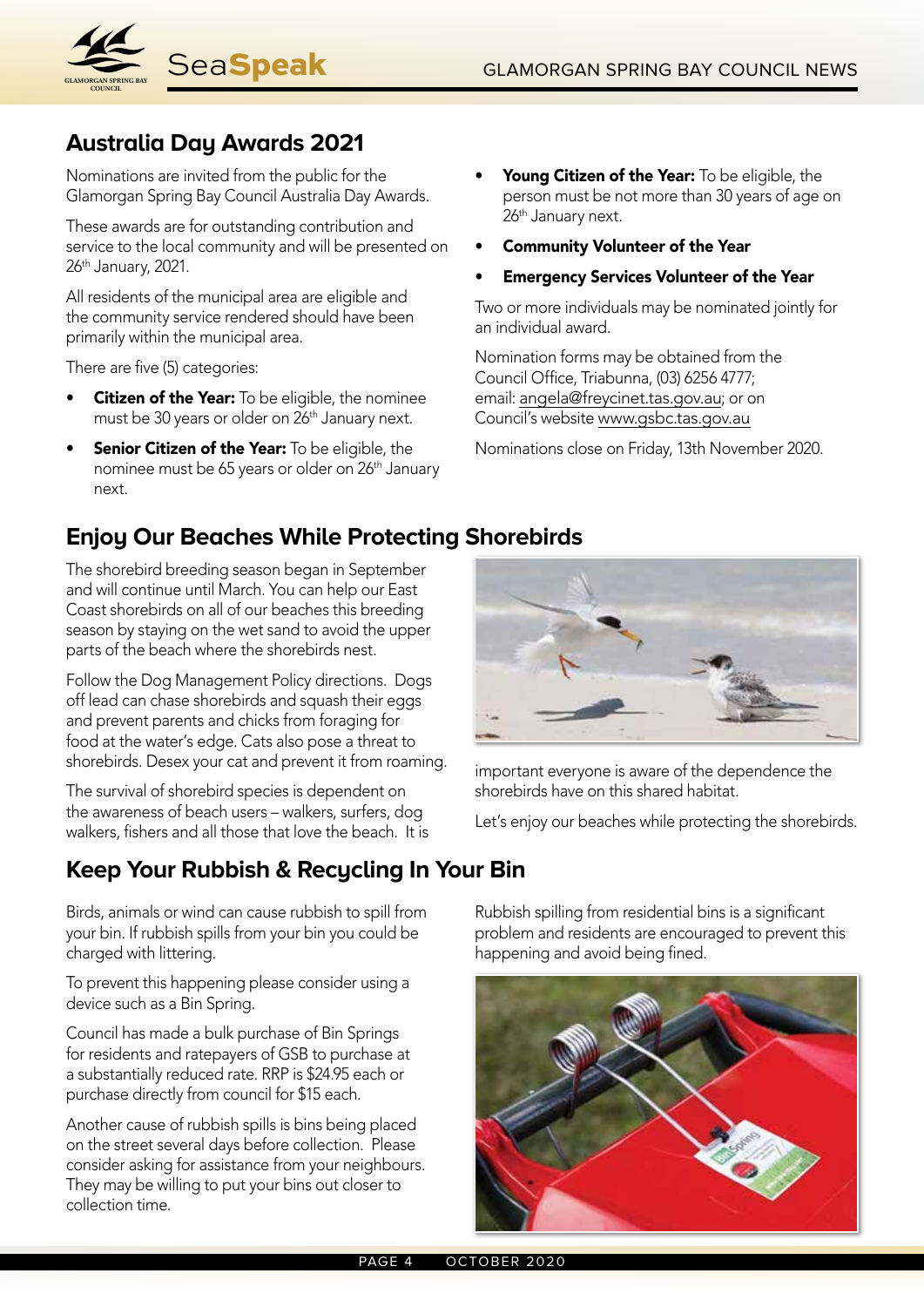

## **Vegetation Vandalism**

Vegetation on public land is a valued public asset. Vegetation is valued for its aesthetics and for providing amenities such as habitat for animals and birds, soil stabilisation and erosion control, shade and windbreaks.

Unfortunately, Council has recently received several reports of vegetation vandalism on Council managed

## **Buildings and Marine**

## **Summary of recent Works**

## **Drought Communities Grant Program Round 1**

During the last financial year, the Glamorgan Spring Bay Council secured one million dollars in funding from the federal government under the Drought Communities Programme. The Council focused their list of projects that would improve local community infrastructure. The project, upgrading community infrastructure, consisted of various components throughout the municipality. These included upgrades to community halls, installation of new playground equipment and the installation of dog exercise areas. The old emergency services building in Arnol Street, Swansea has been renovated and transformed into a community hub; the scorers' box at the Swansea recreation ground has been renovated; and new tennis courts and clubroom were constructed at the Triabunna Recreation Ground.

#### **Triabunna Tennis Courts and Clubroom**

Funded by the Drought Communities Grant were two new tennis courts with an associated clubroom at the Triabunna Recreation Ground. These courts have been sealed with a Plexipave asphalt for a softer playing surface.



#### **Swansea Community Hub**

The old emergency services building has been renovated and transformed into a community hub facility. The newly renovated building will house a land. It is illegal to clear, poison, or otherwise destroy or interfere with vegetation on public land.

Please report vegetation vandalism on Council managed land:

Glamorgan Spring Bay Council – 6256 4777

Tasmania Police – 131 444

community meeting room. In addition, a community workshop and re-use shop is being set up. The existing PCYC gymnasium remains in the complex.



#### **Dog Exercise Areas**

Throughout the municipality dog exercise areas have been installed at Swanwick, Swansea, Triabunna, Orford and Buckland. In each location there is an area for large dogs and an area for small dogs. All areas have access to drinking water for the animals.



#### **Community Halls Upgrade**

Funded by the Drought Communities Infrastructure Grant Program, the Coles Bay and Bicheno Community Halls were upgraded with new chairs, blinds, floor sanding and painting throughout. The Coles Bay Hall had a disabled accessible toilet installed and the Triabunna Community Hall had a kitchen upgrade.

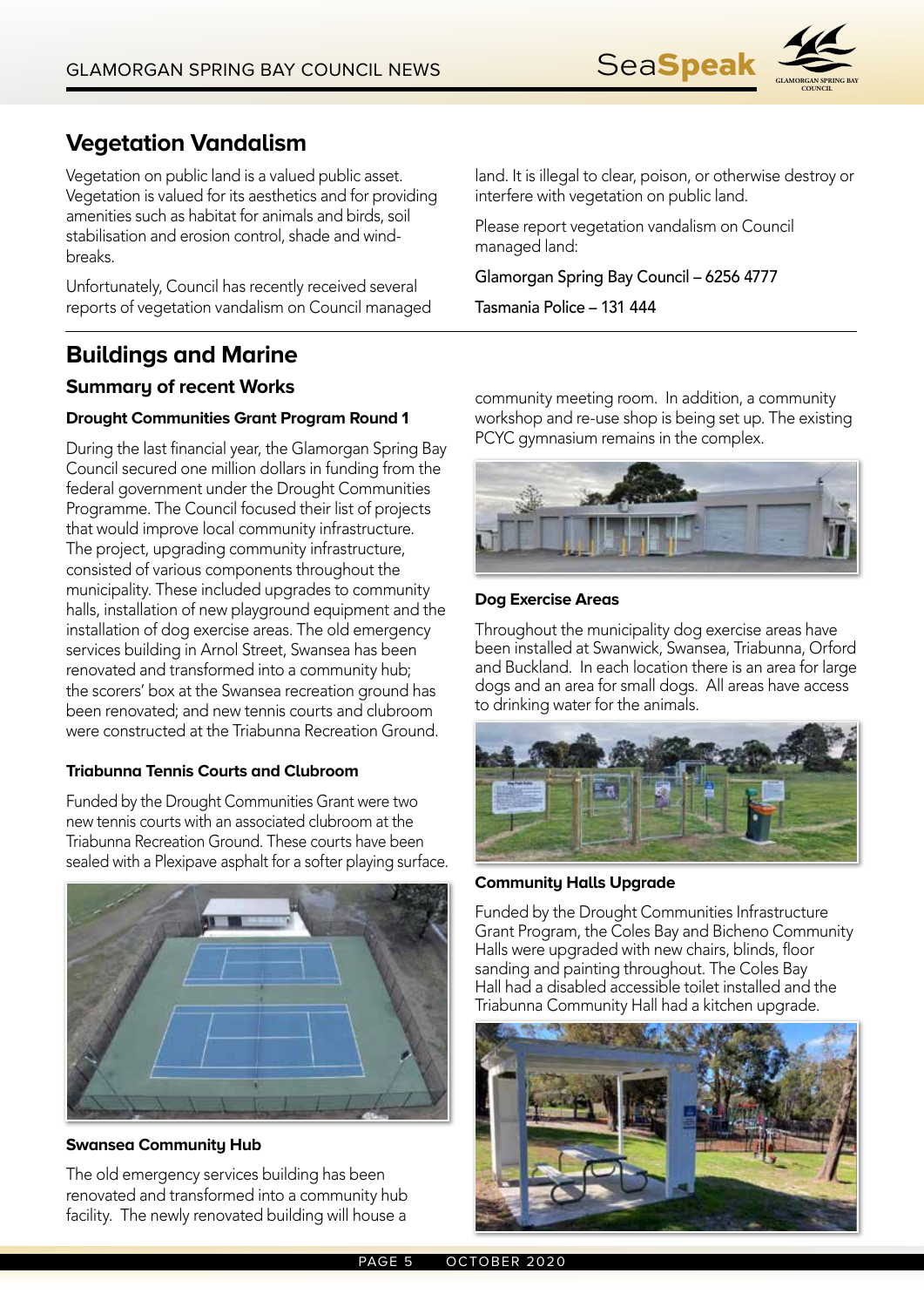

## **Buildings and Marine Continued**

## **Bicheno Gulch Toilet extension**

Two new toilets have been constructed alongside the existing disabled accessible toilet at the Gulch, Bicheno.



## **Triabunna Recreation Ground Electronic Scoreboard**

A new electronic scoreboard has been installed at the Triabunna recreation ground.



## **Other Capital Projects Completed**

## **Swan River Road Boat Ramp**

Marine and Safety Tasmania has completed the upgrade to the Swan River boat ramp. The existing concrete launching ramp was extended at the toe. In addition, piles and a new floating landing platform, along with a new gangway, were installed.



#### **Swansea Depot Sheds**

Two new Council depot sheds were constructed at the Swansea Council depot. A seven- bay shed has provided undercover storage which includes two bays of storage room for the Museum. One of the sheds constructed at the depot is to provide storage for the Natural Resource Management team. This replaced an old shed, which was in disrepair.

## **Swansea Loo with a View**

A Loo with a View was constructed adjacent to the viewing deck at Jubilee Beach, Swansea. This toilet facility has a large viewing window that overlooks the Swansea pier and across the bay to Freycinet.



## **Works to be performed over the coming months**

The Glamorgan Spring Bay Council has secured a second one million dollars from round two of the Drought Communities Grant Funding. The council is utilising this funding to construct community infrastructure across the municipality. These projects include concrete footpaths at various locations.

## **Saltworks Boat Ramp Jetty**

Council has secured funding through MAST to replace the jetty adjacent to the Saltworks boat ramp at the mouth of the Little Swanport River. The new jetty will be a floating pontoon arrangement.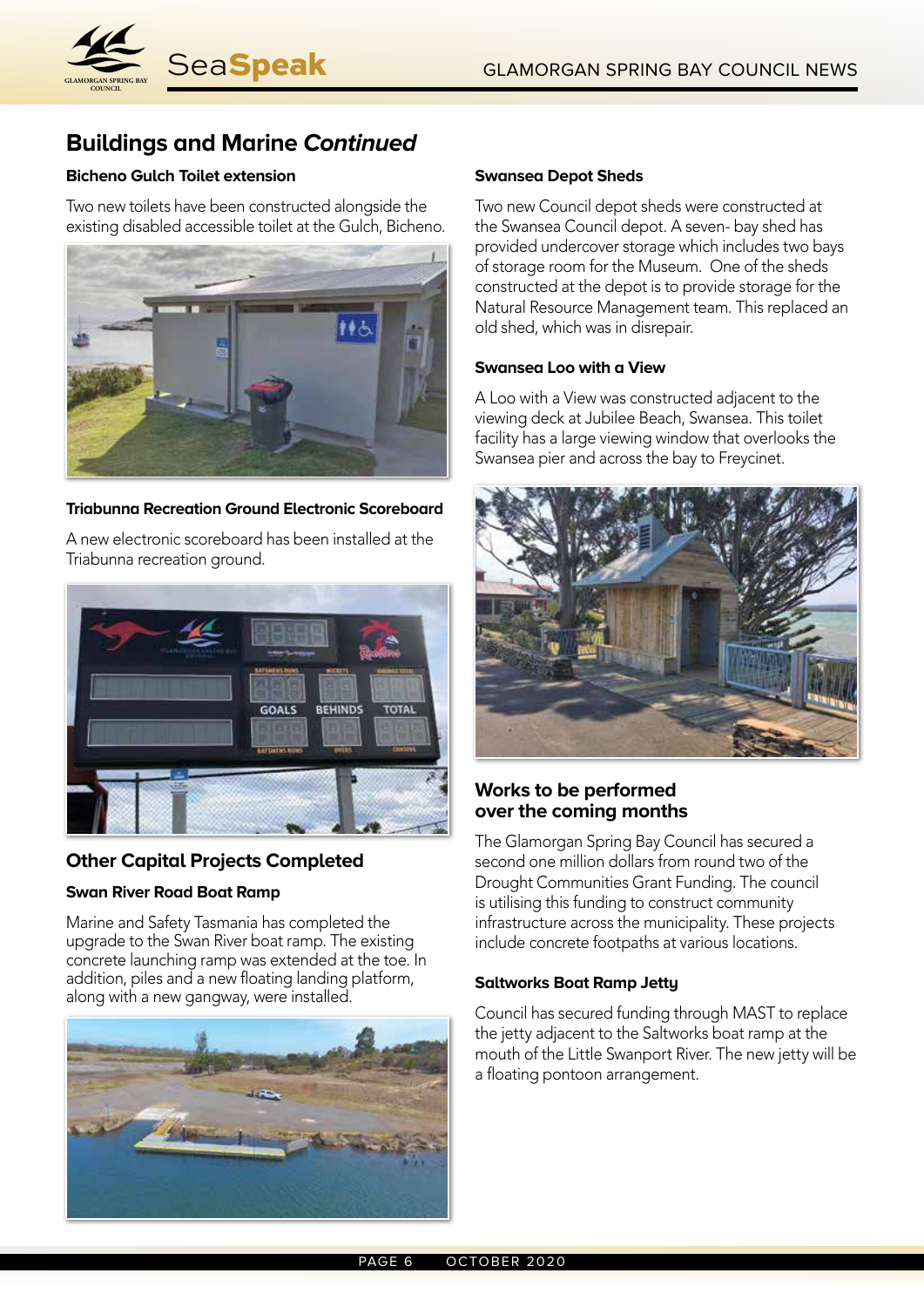

## **Works Department Update**

## **Flooding Thursday 8th October 2020**

Orford Rivulet temporary bypass bridge was washed away due to unrelenting rain on the day and water catchments in the area being inundated. On Thursday at approximately 4.00 pm the temporary bridge and gravel road approaches were washed away. Council's contractor designed a higher and larger temporary bridge which was then transported on Friday at 5.00 am from Latrobe. The bridge was then positioned on site and anchored down with concrete and the beams tied down with the bridge decking boards put in place by Friday afternoon. All was finished by Saturday morning with the new gravel approaches and opened to traffic on Saturday at 9.30am. TasSpan is to be commended with the new gravel approaches and opened to traffic



on the work and speed at which this was achieved.

## **Bridge Replacements**

## **Orford Rivulet Bridge**

Works are continuing on the replacement bridge over the Orford Rivulet with TasSpan having now dug down to rock and the first pours of concrete are complete. Works are programmed to be completed by December 2020.

## **Griffiths Rivulet Bridge – Rheban Road (Southern End)**

Council has secured disaster relief funding for part of the cost to replace this bridge. MB & A Consulting will be project managing this project. We have received the geotechnical report and we will shortly receive the survey and hydraulic assessment report. This will give Council the information needed to proceed with concept design and the tender for the detailed design and construction of the replacement bridge. We are hoping to be underway as soon as the above allows.

## **Community Development Grant (Federally funded projects)**

#### **The following projects are now in the design phase:**

- Coles Bay Foreshore Trail
- Swansea Streetscape
- Bicheno Gulch
- Bicheno Triangle

## **Drought Relief Funded projects**

Construction of new concrete footpaths are underway and are programmed to be completed this year:

- Elizabeth Street, Orford
- Charles Street, Triabunna
- Wellington Street, Swansea

The following projects are in the design & planning phase:

• Noyes Street, Swansea – footpath and parking bay upgrade.

• Bicheno Triangle to Harveys Farm Road – footpath.

## **Bitumen Sealing Works**

- Friendly Beaches 700 metres of road into the National Park has been sealed.
- Dolphin Sands Shared Pathway has been sealed and only minor works remain.
- Nugent Road (sealing parts of) is planned for the next month.

Swansea Boat Ramp trailer parking extension is waiting on Crown Land approval and detailed design completion.

## **Staff**

The outdoor works department has been busy with rainfall events cleaning gully pits; maintenance of gravel roads from the north moving through to the south; drainage works; Wielangta Road grading will start shortly.

Our crews do an amazing job under difficultweather conditions this year that have been extreme in both fire forecasts and rainfall events. COVID-19 has also been difficult and we have relied on the outdoor crew to keep public areas clean and safe. They are our frontline workers and it's not always the easiest of places to work.

Leo Crosswell celebrated 30 years of loyal service to the Glamorgan Spring Bay Council and a morning tea was organised to acknowledge his anniversary.

We also welcome on board a Hydraulic Engineer working on Council's Stormwater Strategy two days a week. Council has employed a Project Engineer who is developing our Asset Management Plans. There is also a GIS Officer/Engineering Surveyor who will be working on updating stormwater asset records, which is vital for our asset management plans and stormwater management plans.